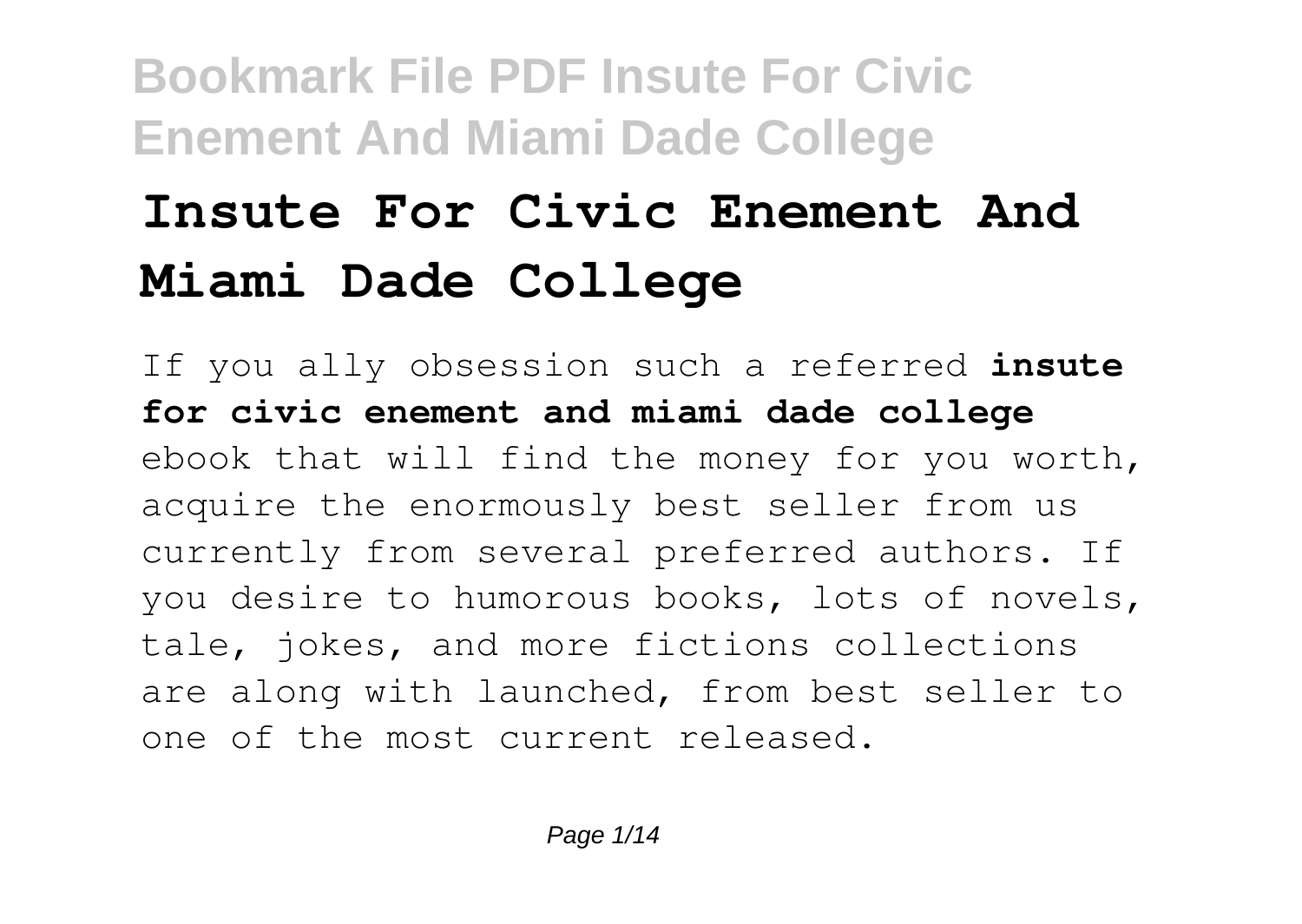You may not be perplexed to enjoy every book collections insute for civic enement and miami dade college that we will completely offer. It is not nearly the costs. It's approximately what you craving currently. This insute for civic enement and miami dade college, as one of the most committed sellers here will utterly be in the middle of the best options to review.

Insute For Civic Enement And Hannah Zimmerman is a Stanford undergraduate who balances time between serving as New Page 2/14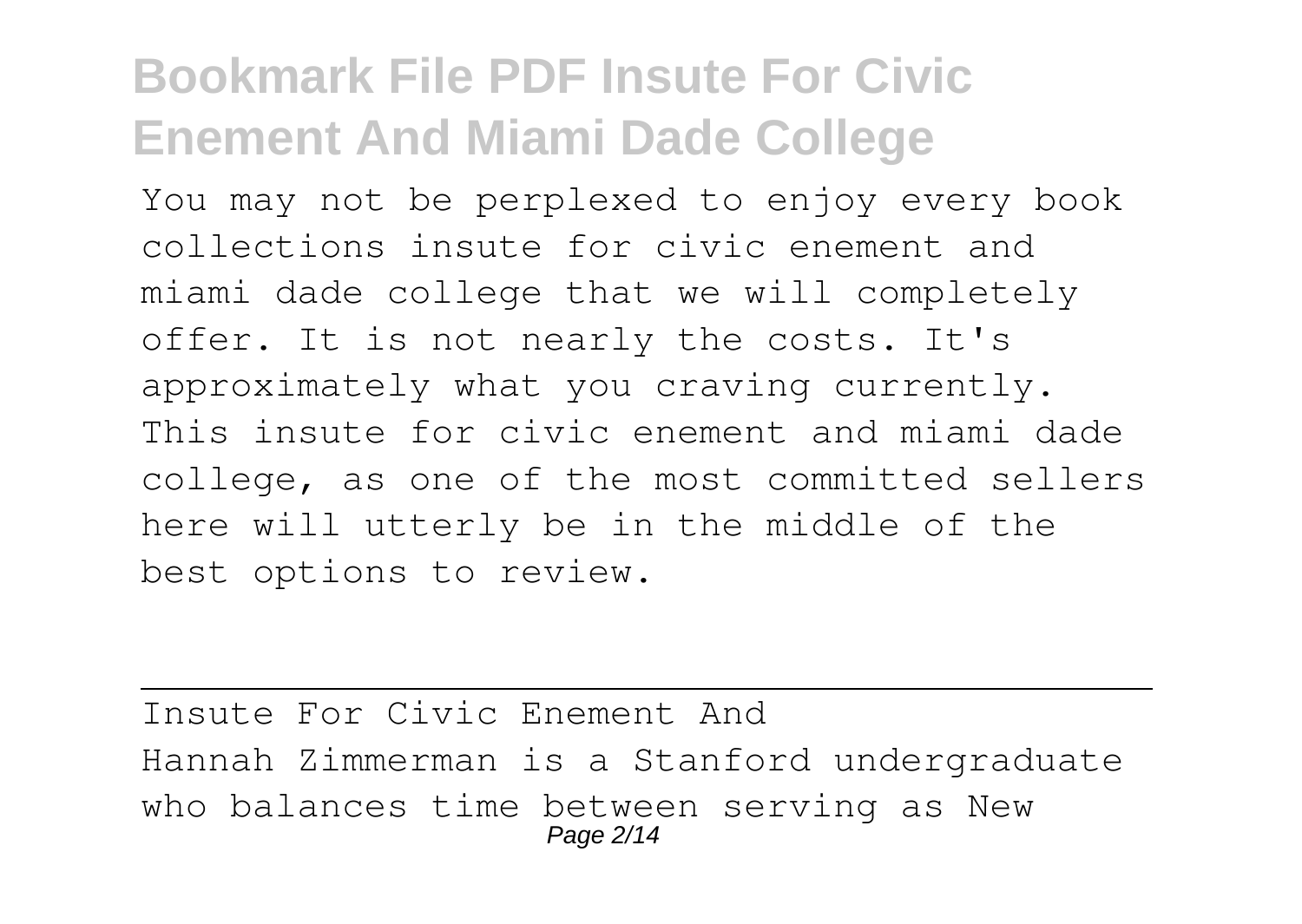York's youngest elected official and the founder and director of TICO, The Institute for Civic ... based around ...

Legendary MSU President's Great Granddaughter Following in His Footsteps AARP Maine is pleased to announce that Noël Bonam joins the organization today as the new state director. He succeeds Lori Parham, who served ...

Bonam named new state director of AARP Maine Page 3/14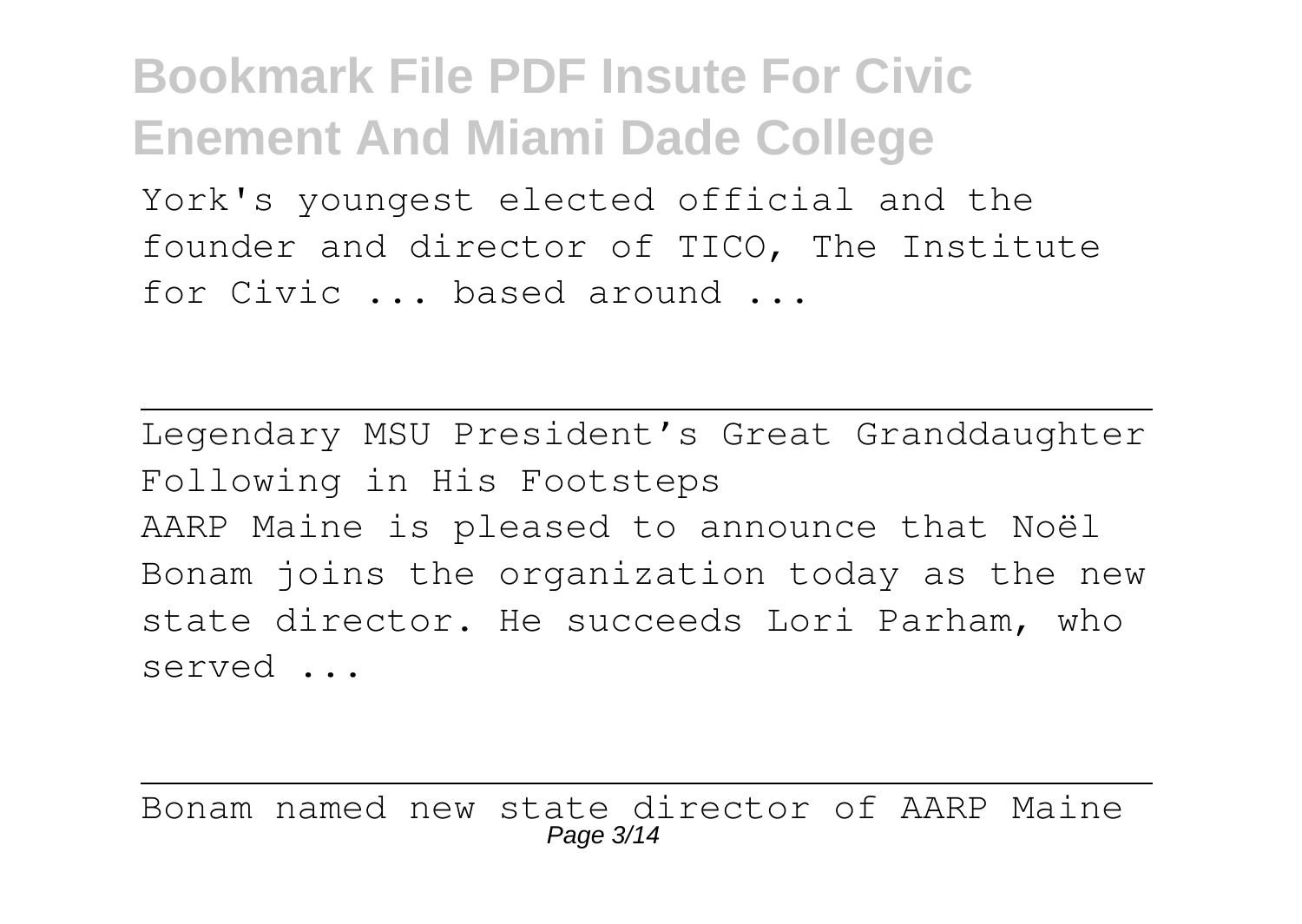Kennedy Institute for the United States Senate today announced its civic education programming ... recent years to include programming for adult engagement and education, including public program ...

Kennedy Institute Announces Summer Civic Education Programs A new national campaign will raise up diverse voices from across the political spectrum in support of expanded national service. We call on philanthropic organizations of all stripes to join us.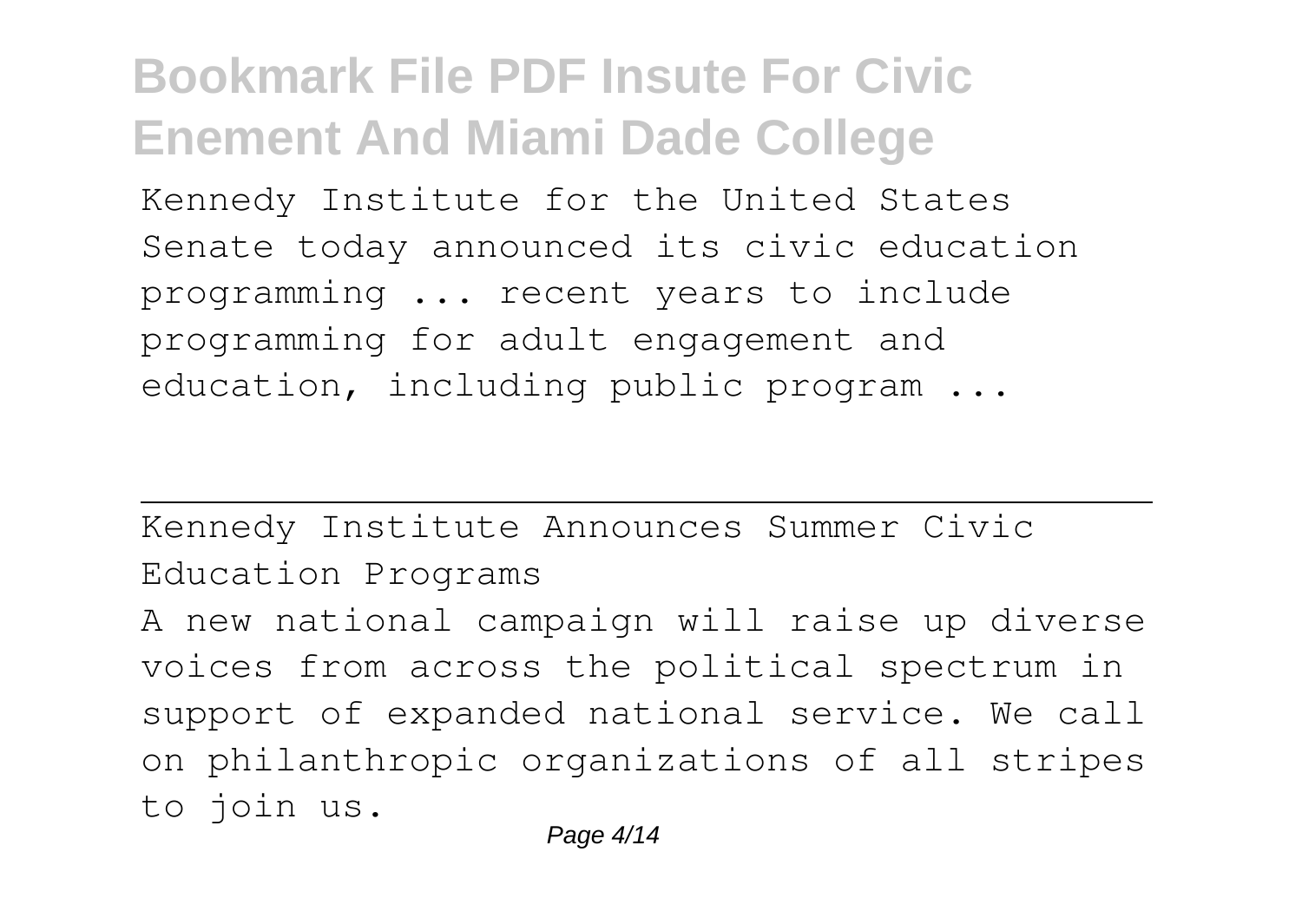National Service Is One of the Few Things That Could Unite America Civic engagement is deeply rooted in many of our universities ... user experience and rapid prototyping. Plans for a new Institute of Technology in South Yorkshire also embed digital skills across ...

Open to all? Using our physical and digital spaces to better engage local communities Community-engaged educator and leader Nancy Page 5/14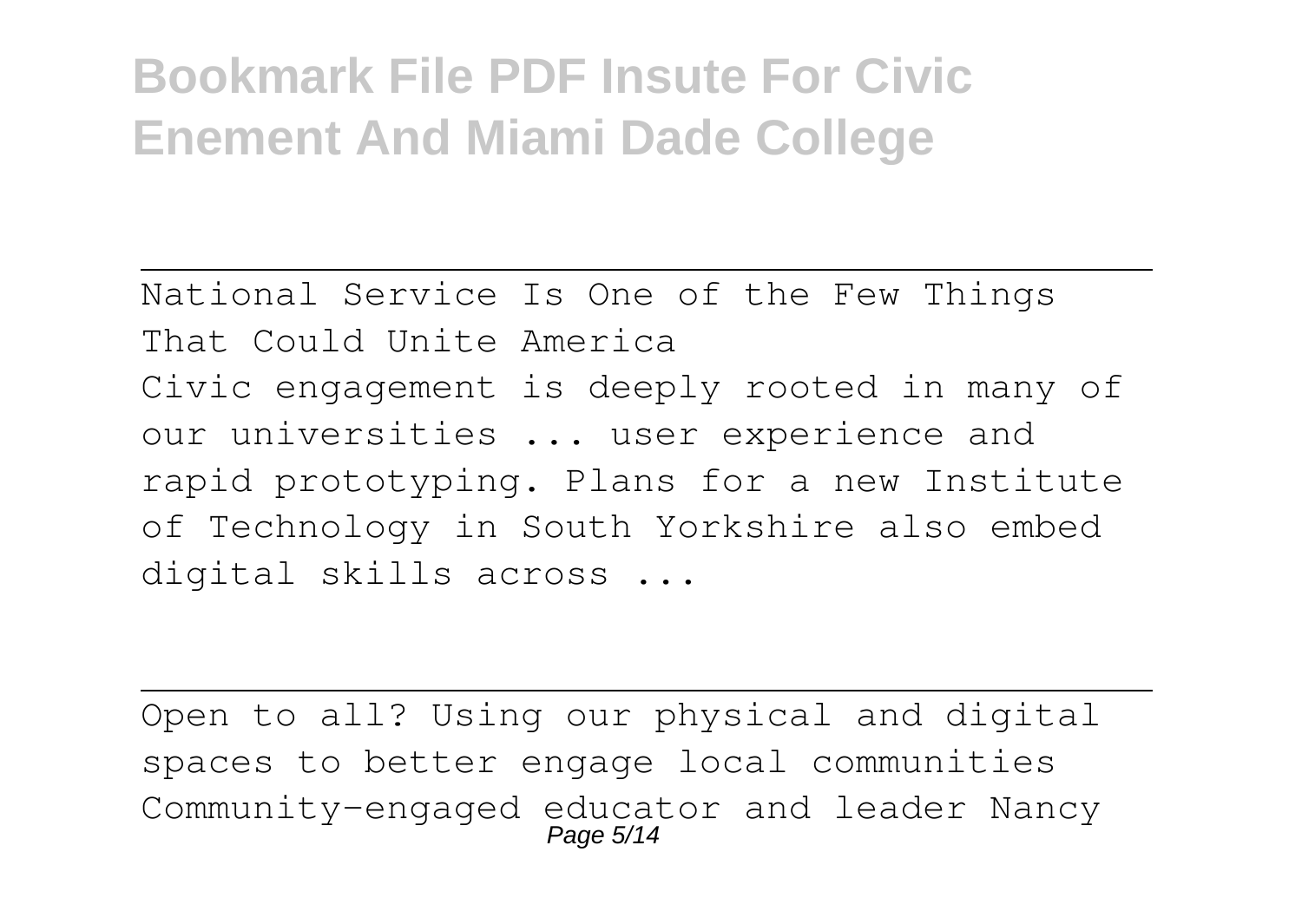McHugh will become executive director of the University of Dayton's Fitz Center for Leadership in Community on Aug. 2.

Nancy McHugh named Fitz Center for Leadership in Community executive director Ron DeSantis vetoed a bill ( SB 146) last week that called for a civic literacy program that would be included in high school government classes. "Every member of the Legislature voted for this," ...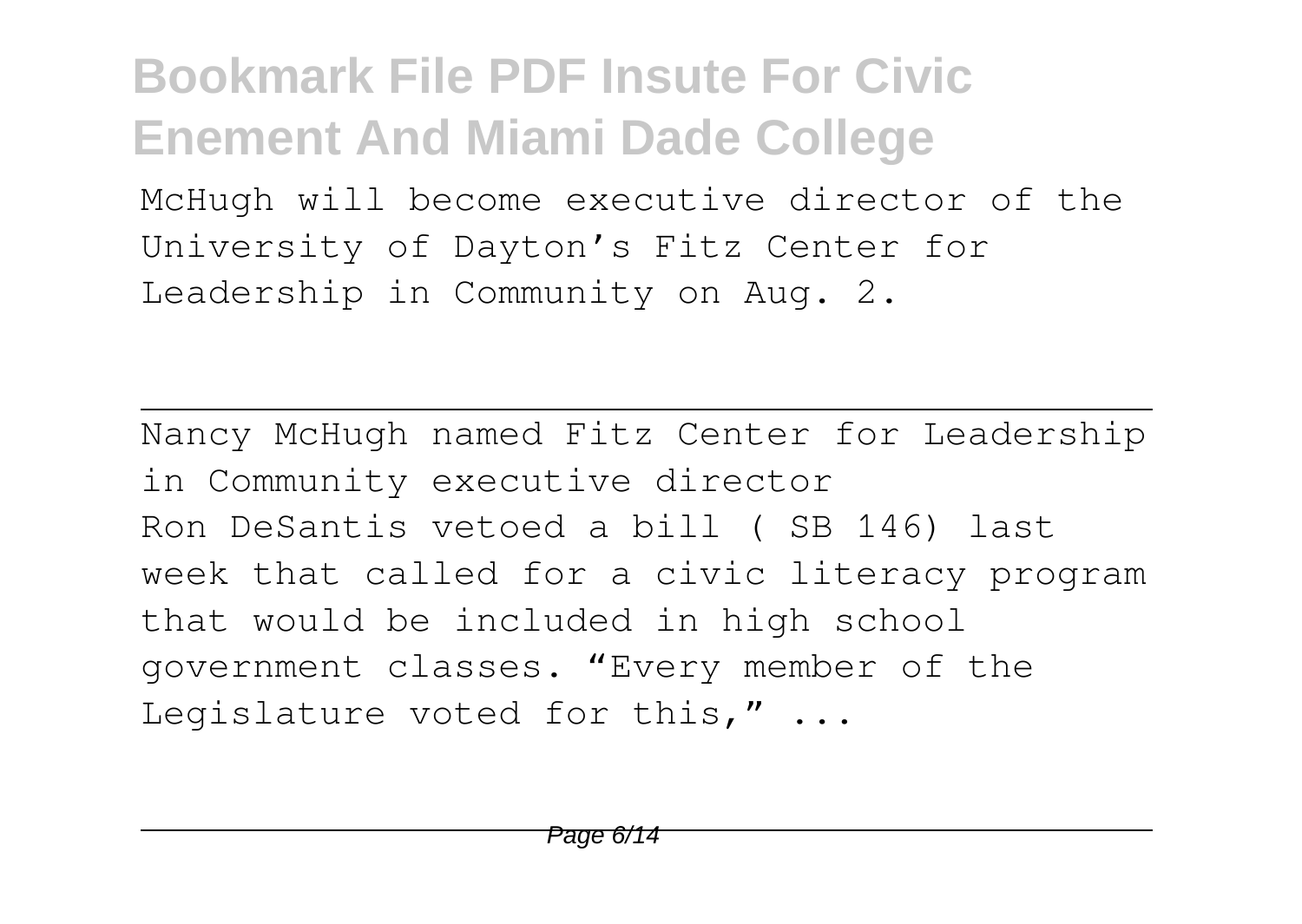Civics literacy bill sponsors still questioning DeSantis veto of their legislation

The ACLU of Wisconsin is offering the free 2021 Summer Justice Institute for high school students from July 19 through the 30th in a hybrid format, with a mix of in-person and digital learning.

```
Post from Community: ACLU of Wisconsin offers
hybrid Youth Summer Justice Institute camp
July 19 through 30
Make Summer Yours," an all-ages and citywide
                   Page 7/14
```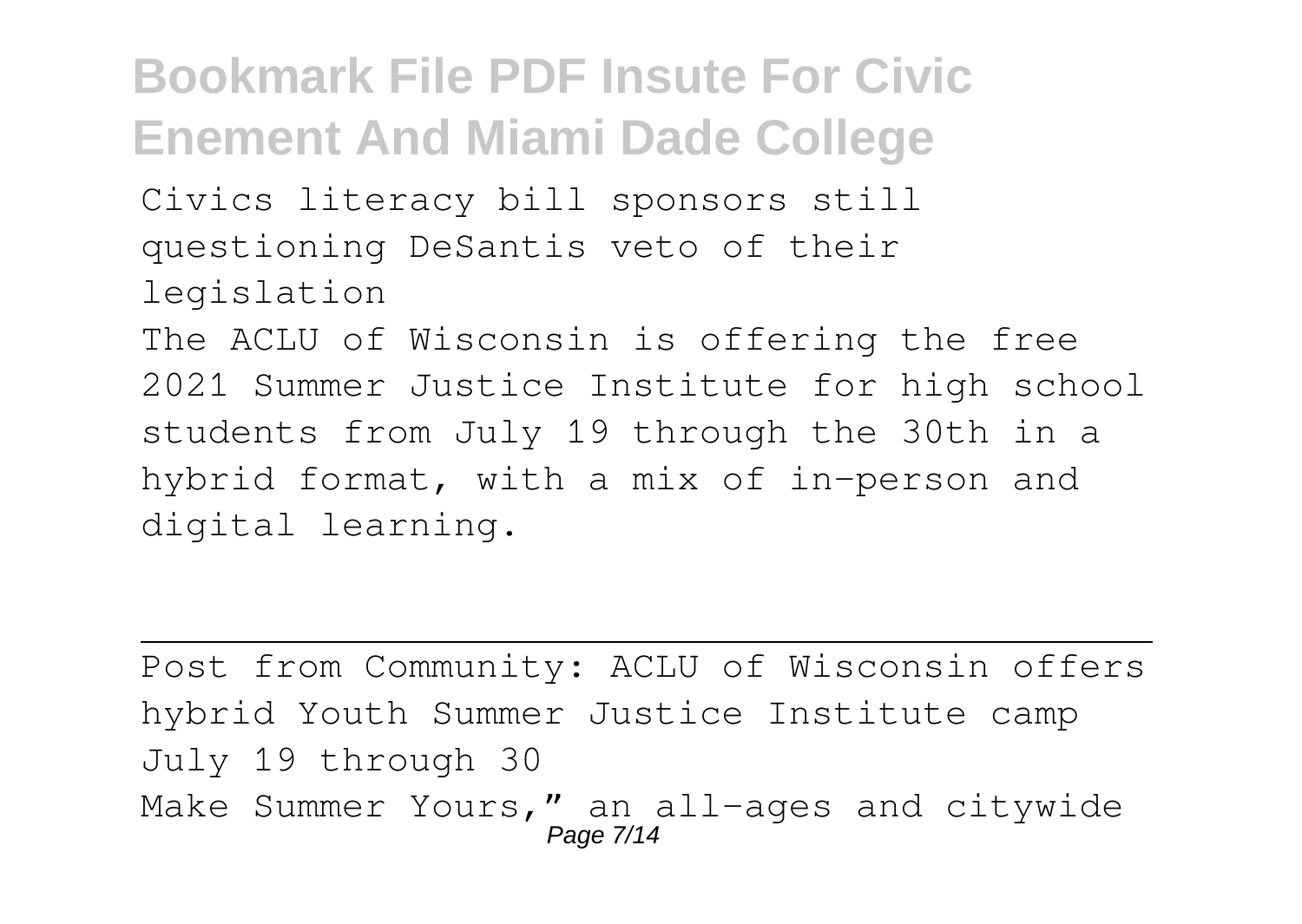approach to summer programming across all 81 library locations, continues through Aug. 22.

Creative expression among ways to 'Make Summer Yours' As I frequently write about issues on civic engagement, I jumped at the chance to get an advanced copy from the Thomas B. Fordham Institute. That gave me time to write a column that published ...

Do Tennessee's high-ranked civics standards  $P$ age  $R/$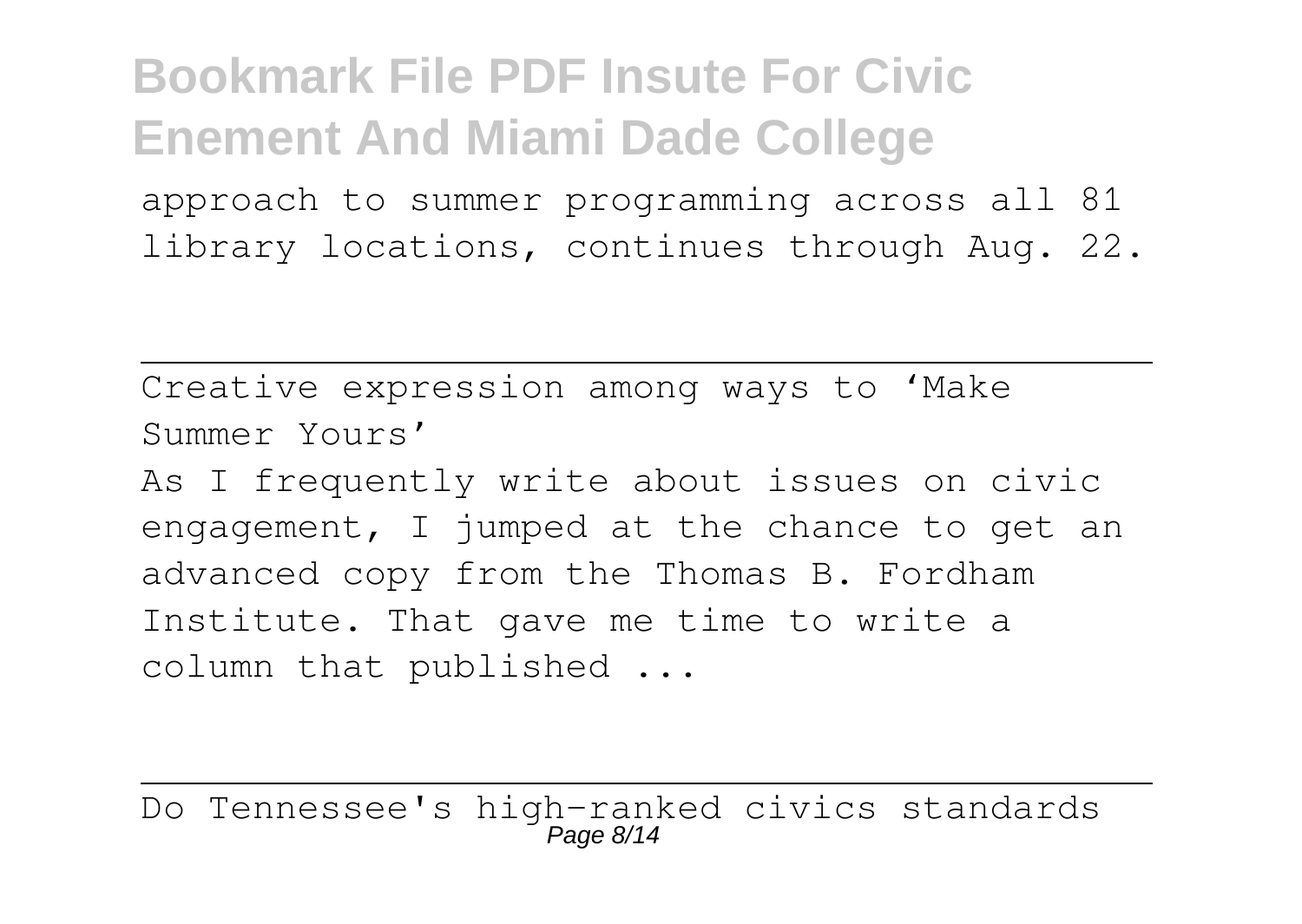reflect what students are actually learning? Kara Walker, Kerry James Marshall, David Hammons and Nicole Eisenman among them — has community on its mind. By Ted Loos CHICAGO — On a sunny morning in June, the artist Mel Chin nearly got bonked on ...

Genius at Work: 29 MacArthur Fellows Show Their Art in Chicago The University of Dayton named Nancy McHugh executive director of the Fitz Center for Leadership in Community.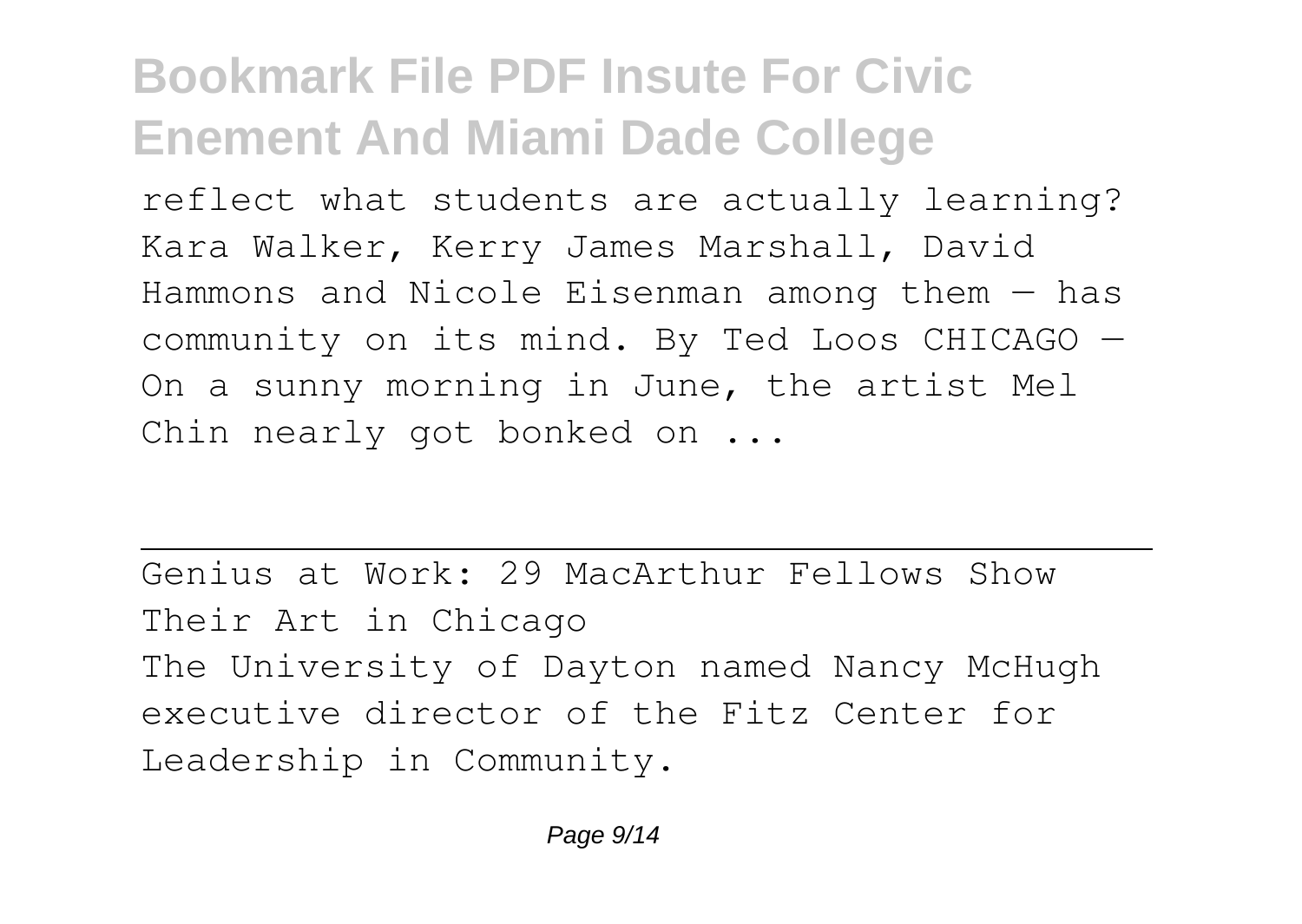UD names new leader for Fitz Center for Leadership in Community a national leader with extensive experience in civic engagement, inclusion and issues impacting young people, has been named executive director of the University of Chicago Institute of Politics.

Zeenat Rahman Named Executive Director of University of Chicago Institute of Politics 6. The mainstream media is finally stepping up its reporting about the need to Page 10/14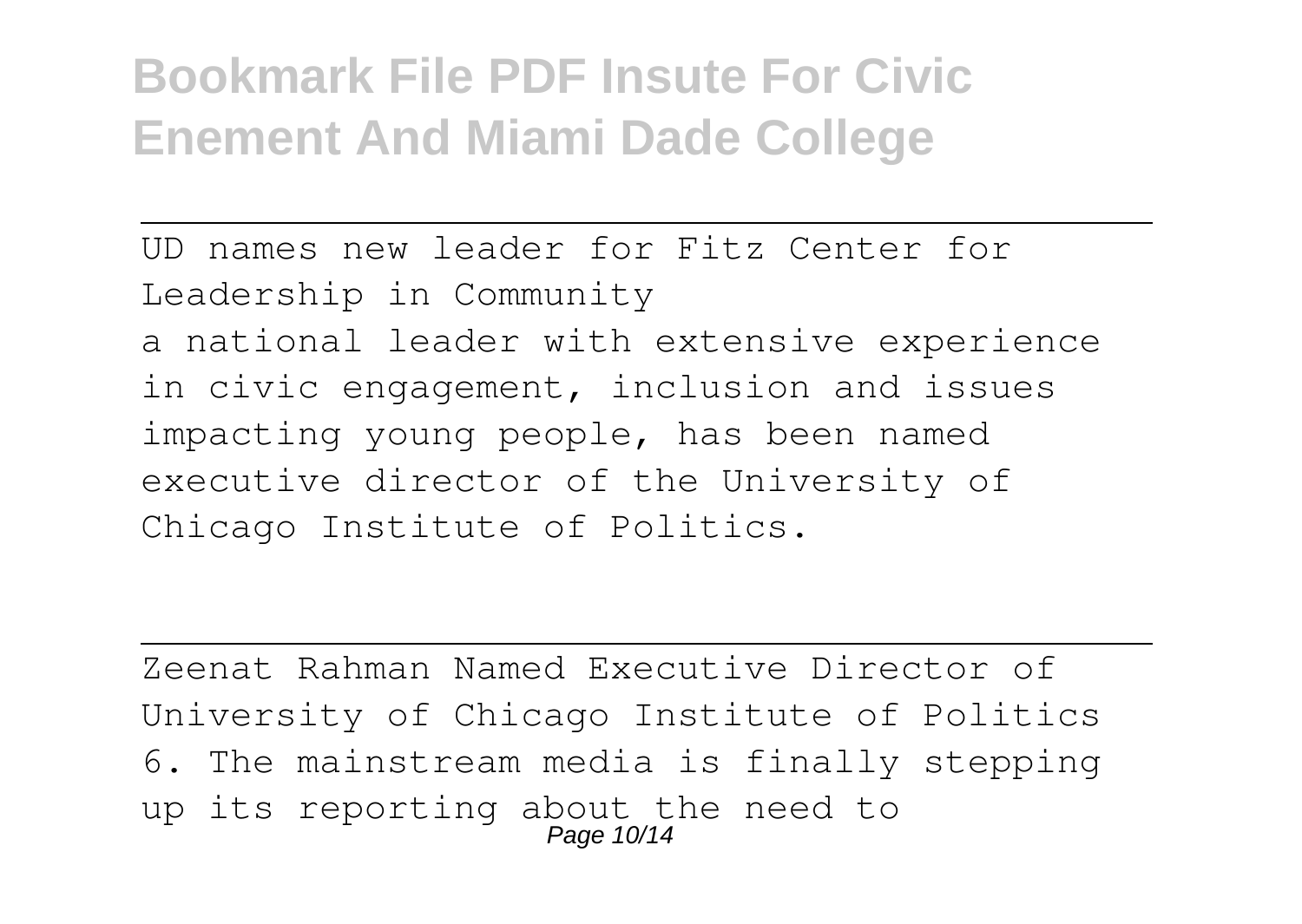investigate whether the Covid-19 pandemic started with a negligent leak from the Wuhan Institute. The media would ...

Reporters Do a Better Job When They Do NOT Ignore Civic Groups Currently, I am president of the Historic Civic Park Preservation Neighborhood Association ... and community educational programs to improve overall community engagement in areas of grief counseling, ...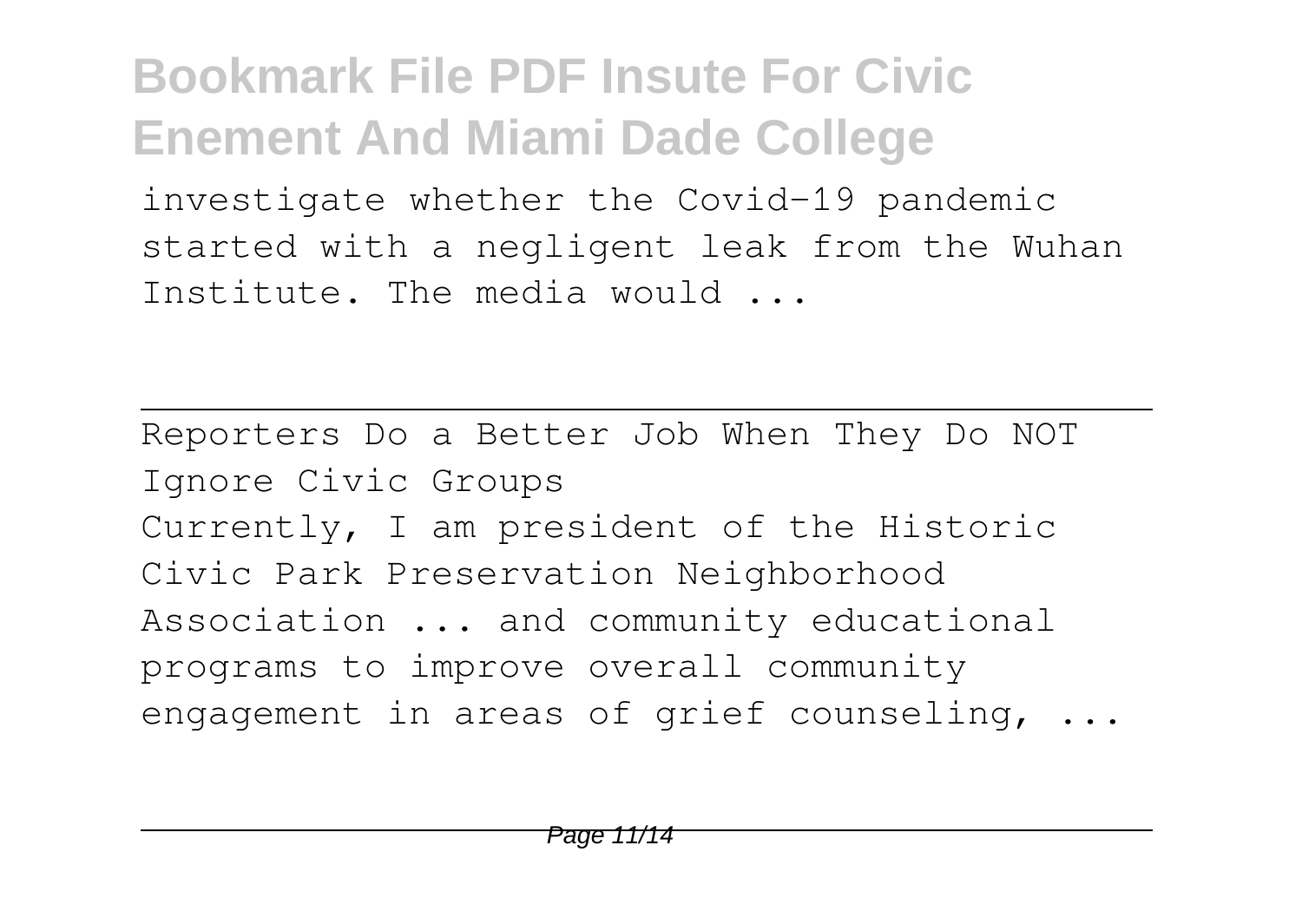Meet the Flint City Council candidates in Ward 2 primary election

As part of a multi-year initiative, Pratt Institute is ... key to the economic and civic sustainability of our city," Harrison said. "Design brings the arts into STEM learning—as STEAM—creating a ...

School of Architecture Advocates for Climate Education with Pavilions & Projects on Governors Island The board members include Joseph Mello, CEO of First Light Advisors, LLP and former Page 12/14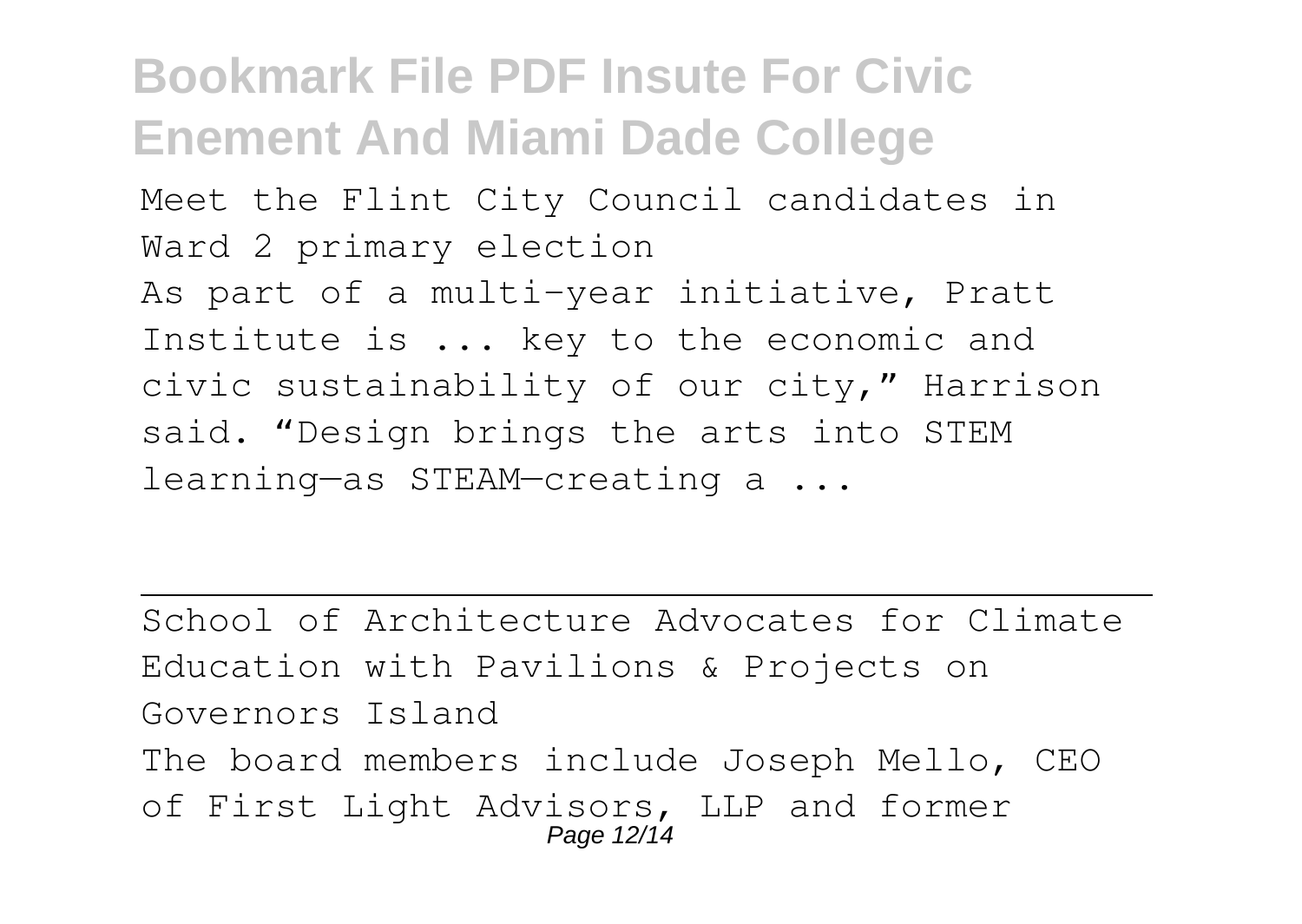president of DaVita Medical Group; Michael Strautmanis, Executive Vice President for Civic Engagement with the ...

Everside Health Announces Four Appointments to Board of Directors She is the co-founder and senior advisor to the American Muslim Civic Leadership Institute ... of the Cecil Murray Center for Community Engagement at USC which promotes civic engagement and ...